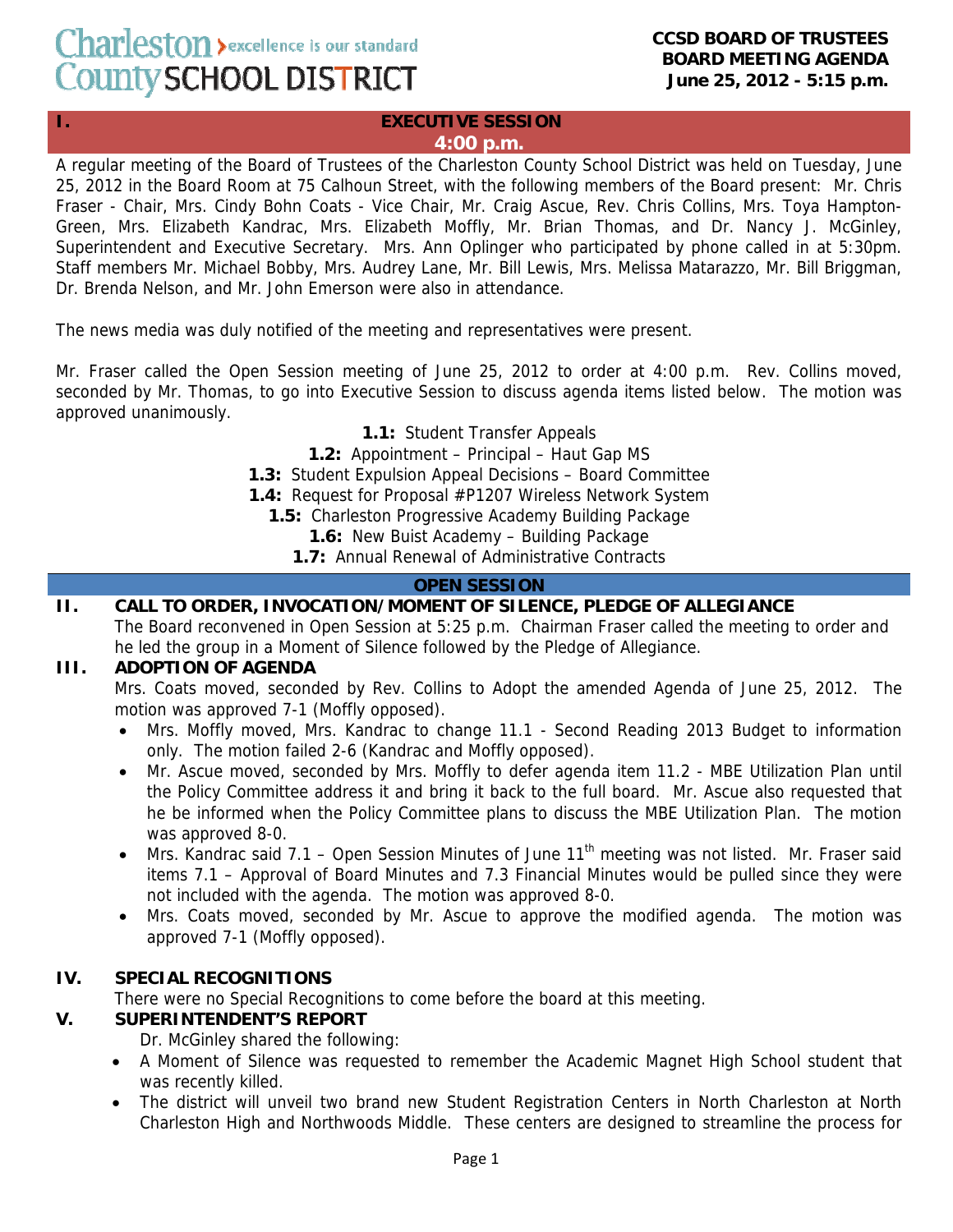families registering students for District 4 schools. If these models are successful, they may be duplicated.

- While schools are officially closed, the facility staff is hard at work getting schools ready for reopening in August.
- Also, the district's curriculum specialists, the literacy staff and induction leaders are busy conducting professional development to ensure our teachers and leaders learning best practices.
- Mrs. Susan Haire was thanked who writes the summary of board meetings sometimes late at night. Mrs. Haire was thanked for her tireless service to the district over the past 4 ½ years. She recently accepted a position in Berkeley Co. as their new communications office. She played a significant role in overhauling the district's website, expanding ParentLink phone notification system, creating the weekly desk letter and setting the standard for district branding and will truly be missed.

#### **VI. VISITORS, PUBLIC COMMUNICATIONS**

- 1. Ms. Fouche Sheppard shared copies of a petition to keep James Simons as a traditional neighborhood school. She requested the school be re-opened as a strong academic school for all students. She urged district to reopen school as a traditional neighborhood school and not a Montessori school.
- 2. Ms. Lynn Carroll, a Drayton Hall teacher and parent, expressed concerns to the board about the Star Program at MUSC. She said the program is good but it does not address academic needs of students enrolled in the program. She said packets provided by schools are not opened. Also, she said it lacks a transition process and no communication is provided by STAR program employees. She urged board to address concerns immediately. Dr. McGinley asked Dr. Lisa Herring to communicate with Mrs. Carroll regarding concerns expressed.
- 3. Mr. Patric Hayes addressed the board regarding the 2013 budget. He thanked Rev. Collins for his attempt to give teachers a three-step salary increase. Then he expressed support for the 2x2 budget proposal. He spoke about the Literacy Initiative and said the proposed budget did not include a tax increase.
- 4. Ms. Katherine Anderson, an Assistant Principal at A.C. Corcoran ES, addressed the board regarding the 2013 budget. She asked the board also not to exclude administrators from proposed salary increases.

# **VII. APPROVAL OF MINUTES/EXECUTIVE SESSION AGENDA ITEMS**

NOTE: Mrs. Oplinger called in at 5:30pm. Therefore, she only voted on items below.

 **7.1:** Open Session Minutes June 18, 2012

The Open Session Minutes of June 18, 2012 was pulled since it was excluded from the board agenda packet.

#### **7.2: A. Motions of Executive Session of June 18, 2012**

#### **1.1: Appointment – Principal – Northwoods MS**

The recommendation for the appointment of Mr. Dan Conner for the position of Principal at Northwoods MS failed with a vote of 5-4 (Coats, Fraser, Green and Oplinger supported the motion).

During discussion, Rev. Collins expressed concerns about the selection process for principals. He requested the district identify backup candidates to enable the board to have more than one person, preferably local persons be considered. Mrs. Kandrac asked if that was a motion. Mr. Fraser said it was not the setting for a conversation about who is hiring or who is accountable for performance of those hired. Rev. Collins inquired more about the principal selection process suggested one of the other candidates be vetted. Dr. McGinley response was that all principals recommended were already vetted. Should the board decide that they want to be accountable for hiring principals, a letter should be written to the SC State Department communicating that the board wants to take on that responsibility so the board would be held accountable and her name could be removed from the responsibility. Mr. Fraser said board is not qualified to make a school based leadership decision. Mrs. Green said, per the superintendent's contract, the superintendent is accountable for hiring staff. The board hires the superintendent. Bringing three candidates for the board to decide who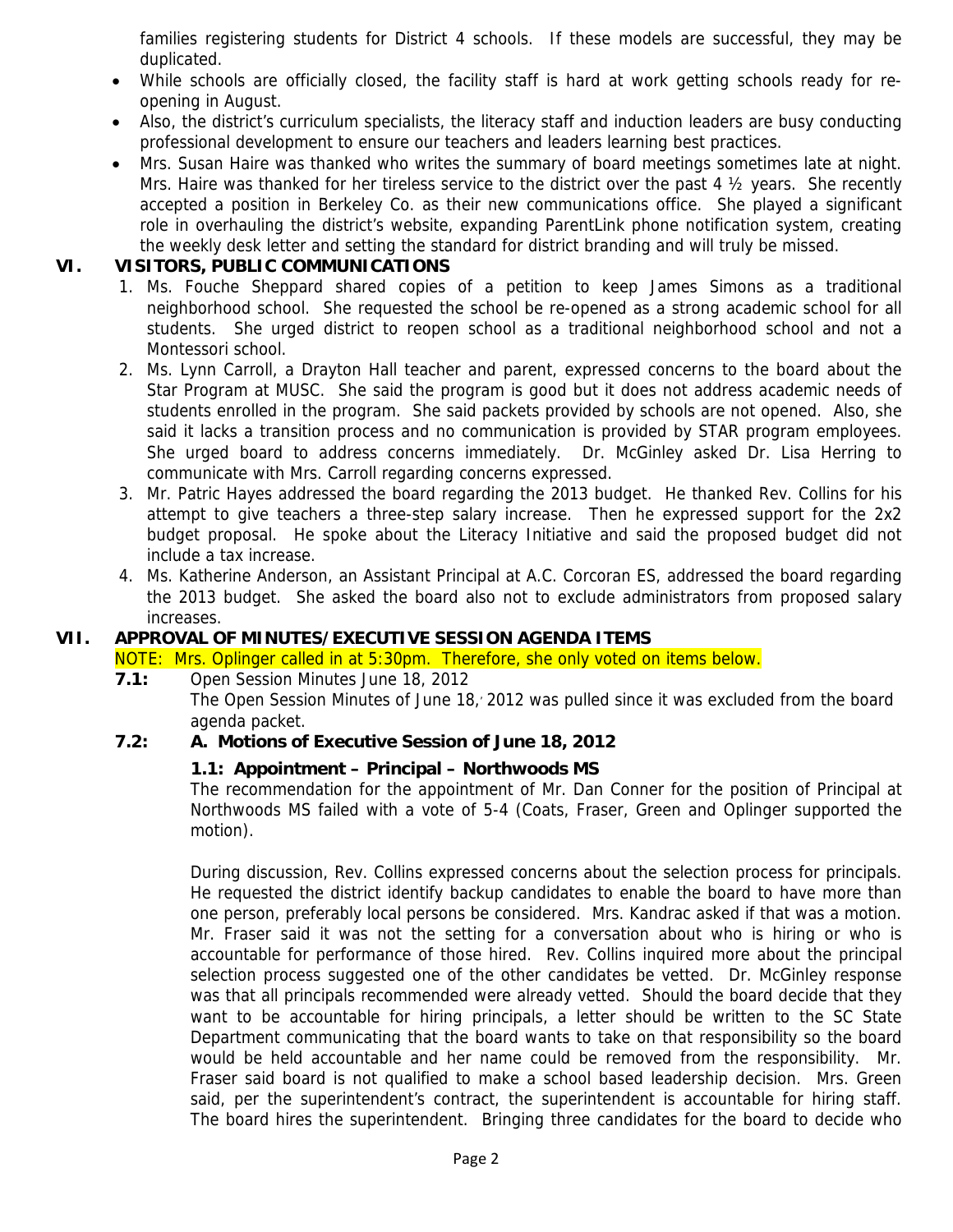to appoint in not in accordance to the superintendent's contract and totally disregards how the operates. The Superintendent is responsible for hiring her leadership team. Rev. Collins disagreed with Mrs. Green and said the school board is responsible for hiring the superintendent and school principals. He said that no principal is hired without board approval. The board is not trying to take that responsibility from the superintendent but wants the best principals hired. On a personal note, he said he wants the Superintendent to have the best candidates. Chairman Fraser disagreed with Rev. Collins' statement and he suggested the board move on to the other principal appointments after stating that the topic could be discussed at a different time.

#### **1.2: Appointment – Principal – Garrett Academy**

The Board approved the appointment of Ms. Tracey Lewis for the position of Principal at Garrett Academy. The vote was approved 6-3 (Collins, Kandrac and Moffly opposed).

Rev. Collins asked if it was possible to use locals to do the job. He said many administrators working with the District are doing a good job and folks are brought in from other areas to do the job. This is an indication that administrators in the system are not capable of doing the job.

Mrs. Coats stated for the record that the people that identify the top three candidates to the superintendent, the committee, are made up of a neighborhood team of individuals to include (teachers, school improvement council members, PTA members and resident leaders within the neighborhood of the school. The superintendent interviews the top three candidates identified by the neighborhood committee. Mr. Fraser suggested a board workshop be scheduled to review

Rev. Collins said those who selected top three are saying the three are all good candidates that are supposedly qualified. That means that all qualify for the job.

Dr. McGinley said she accepted the responsibility of being accountable for selection of principals when she signed her contract. It's a legally binding contract based on school board policy about who makes the final selection of principals and who evaluates principals. Not one person on the board, individually or collectively, has a superintendent's license that has been approved by the state and Mrs. Oplinger is the only person on the board that has served as a principal. It is her responsibility to match principals with schools and she does that because she knows the school and the job and the work the principal need to do. It is her professional responsibility to use her judgment to make the best match for each school.

Mrs. Kandrac said in some cases there are five top choices. Soften the superintendent doesn't choose the candidate recommended by the committee. There are many cases where the superintendent has chosen another candidate. After Mrs. Coats disagreed, Mrs. Kandac mentioned Zucker MS.

Mrs. Moffly said the board has the right to disapprove any candidate selected.

#### **1.3: Appointment – Principal – North Charleston ES**

The Board approved the appointment of Ms. Cindy Saulsberry for the position of Principal at North Charleston ES. The vote was 5-4 (Collins, Kandrac, Moffly and Thomas opposed).

Mr. Fraser called for a vote on Mrs. Kandrac's motion to not appoint principals until the principal evaluations requested are provided. The motion failed 6-3 (Kandrac, Moffly and Thomas opposed).

#### **1.4: Appointment – Principal – Baptist Hill HS**

The Board approved the appointment of Ms. Kala Goodwine for the position of Principal at Baptist Hill High. The vote was 2-7 (Kandrac and Moffly opposed).

#### **1.5: Appointment – Principal – Corcoran ES**

The Board approved the appointment of Reginald Bright for the position of Principal at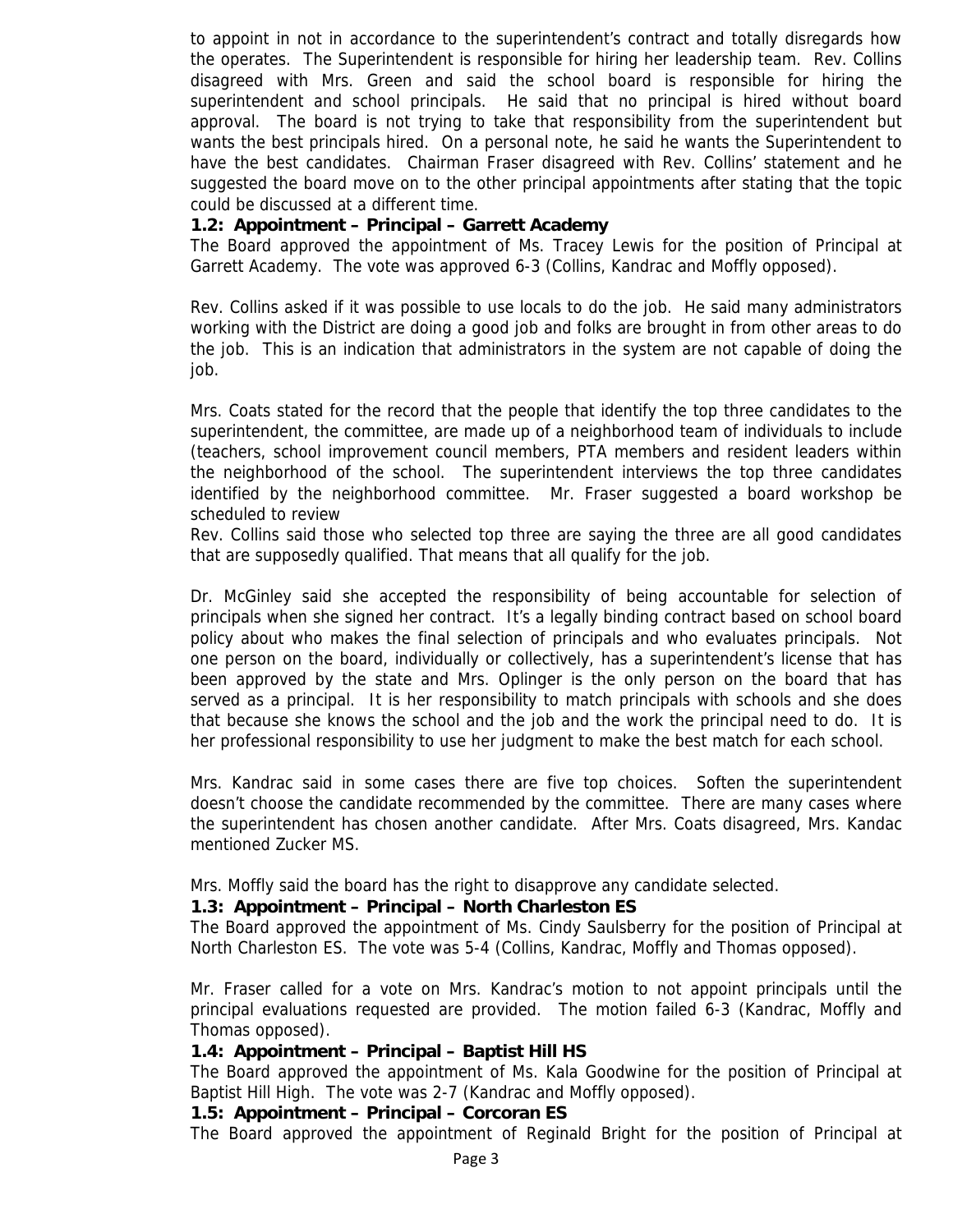Corcoran ES. The vote was 7-2 (Kandrac and Moffly opposed).

# **B. Motions of Executive Session of June 18, 2012**

The board delayed approval of the June 18, 2012.

# **1.1: Student Transfer Appeals**

The Board approved student transfer appeals as follows. The motion was approved 9-0.

- Approved student transfer appeals A, D, F, G, K, M, O, P, Q, S, and T;
- Approved student transfer appeal B for Laing MS; C for Whitesides ES, and E for Laing MS;
- Denied student transfer appeals H magnet procedures; and
- Denied I, J, L, N, U & V.

# **1.2: Appointment – Principal – Haut Gap MS**

The Board approved the appointment of Mr. Travis Benintendo for the position of Principal at Haut Gap MS. The vote was 9-0.

# **1.3: Student Expulsion Appeal Decisions**

Mr. Ascue shared the committee's motion to uphold the District 4 Constituent Board's decision with the addition of a friendly amendment from Mrs. Moffly, seconded by Rev. Collins to allow the students the opportunity for credit recovery since they had already completed the semester.

After Mr. Ascue and the committee accepted the friendly amendment, the amended motion to uphold District 4 Constituent Board's decision and allow the students the opportunity for credit recovery since they had already completed the semester was approved 9-0.

### **1.4: Request for Proposal #P1207 Wireless Network System – Mr. Bobby/Mr. McCarron – PULLED**

This item was pulled from the agenda. Therefore no action was taken on this item.

# **1.5: Charleston Progressive Academy Building Package**

The board approved a motion authorizing staff to enter into a negotiated contract with the lowest responsive, responsible bidder, M.B. Kahn Construction, for the Charleston Progressive Academy – Building Package (Solicitation No 12-SMG-B-004) at a Not to Exceed (NTE) price. The information was received at the June 25, 2012 Board meeting and the Board agreed to reallocate funds to fully fund the Charleston Progressive Academy – Building Package at the July 23, 2012 Board meeting. The amount is \$14,300,000.00. The funding source is Charleston Progressive Academy program budget which will have to be increased via a reallocation on July 23, 2012. The motion was approved 7-2 (Kandrac and Moffly opposed).

# **1.6: New Buist Academy – Building Package – Mr. Lewis**

**NOTE:** Chairman Fraser announced for the record that Mr. Brian Thomas asked to be recused from discussion. Mr. Thomas left the room at this time and returned for the discussion of agenda item 1.7.

The board approved a recommendation authorizing staff to use the Summer Project Process to proceed with the scheduled Bid Opening and Contract Award for the New Buist Academy Package (Solicitation No. 12-SMG-B-006) and approve M.B. Kahn for the New Buist Academy Building Package. The amount is \$18,144,000.00 and the funding source is one cent sales tax revenue. The motion was approved 6-1-2 (Thomas abstained, Moffly and Kandrac opposed).

# **1.7: Annual Renewal of Administrative Contracts – Mr. Bobby/Mr. Briggman**

The board approved the Annual Renewal of Administrative Contracts for the 2012-13 school year. The motion was approved 9-0.

#### **OPEN SESSION**

# **7.3: Financial Minutes of June 18, 2012**

The Financial Minutes of June 18,, 2012 was pulled since it was excluded from the board agenda packet.

# **VIII. CAE UPDATE**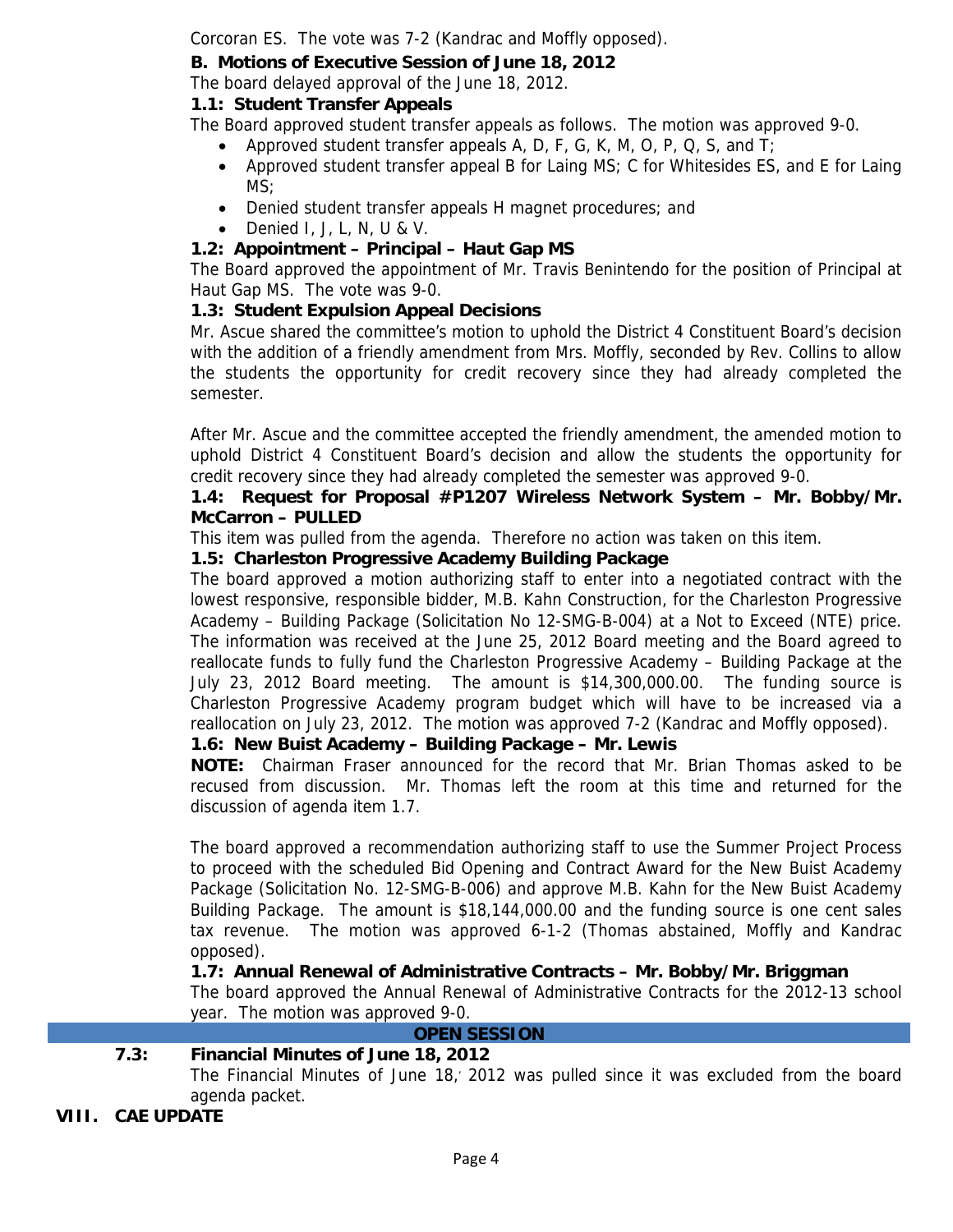#### **IX. MANAGEMENT REPORT(S)**

### **X. COMMITTEE REPORT(S)**

 **10.1: Audit & Finance Committee** 

### **10.2: Policy Committee**

#### **A. Second Reading of Policy DKC – Expense Authorization/Reimbursement – Mr. Emerson/Mrs. Moffly**

A recommendation to approve the Second Reading of Policy DKC – Expense Authorization/Reimbursement.

Mrs. Kandrac questioned why Mr. Emerson was listed as presenting to board when he is not a trustee and Mrs. Moffly is chair of Policy Committee. Mr. Fraser said names of staff members were listed to make process more transparent. Mrs. Moffly said policies are developed in conjunction with staff.

Mrs. Coats said in last minutes discussion revolved around the words "board members" during discussion of approval and reimbursement. She said those words are in the policy and have been there since the policy was written in 2005. Mrs. Coats moved to amend the policy, seconded by Mrs. Moffly to remove the word moved "board" and simultaneously add a line to reference policy BID that reads "the board expense reimbursement should follow procedures used by employees in policy DKC". Mrs. Moffly said it was a friendly amendment. Mr. Fraser said he preferred seeing the revised document and felt it would be cleaner and easier. Mrs. Green agreed that the document should be revised prior to approval of second reading. At this time, Mrs. Coats withdrew her amendment.

Mrs. Green moved, seconded by Mrs. Coats to defer the approval of policy DKC until the next meeting on July 23<sup>rd</sup>. Approved 9-0.

Rev. Collins said Policy Committee agreed to approve as is. The work has already been done with DKC; now it needs to be aligned with policy BID.

Mr. Bobby said the unresolved issue is what to do with policy DKC to align it with policy BID. He urged board to consider revising the policy and bringing it back during month of July so changes could be communicated and the policy could be put into practice.

#### **B. Second Reading of Policy GBEBDA – Cell Phone Acceptable Use - Mr. Emerson/Mrs. Moffly**

A recommendation to approve the Second Reading of Policy GBEBDA – Cell Phone Acceptable Use.

Mrs. Moffly said some amendments discussed were not included in  $2<sup>nd</sup>$  reading i.e., allow hands free cell phone devices in district vehicles. Rev. Collins said the policy does not apply to personal cell phones; only district phones. Mr. Ascue said he meant the policy to say any phone—personal or district phone. Mrs. Coats said the original motion said "may not use phone"; this version says "may use phone". Mr. Fraser suggested Policy Committee schedule a meeting to review the policy.

Mrs. Moffly moved, seconded by Rev. Collins to defer Policy DKC until next meeting. The motion was approved 9-0.

# **XI. POTENTIAL CONSENT AGENDA ITEMS**

 11.1: Second Reading 2013 Budget – Mr. M. Bobby A recommendation to accept the second reading of the Fiscal Year 2013 School District budget.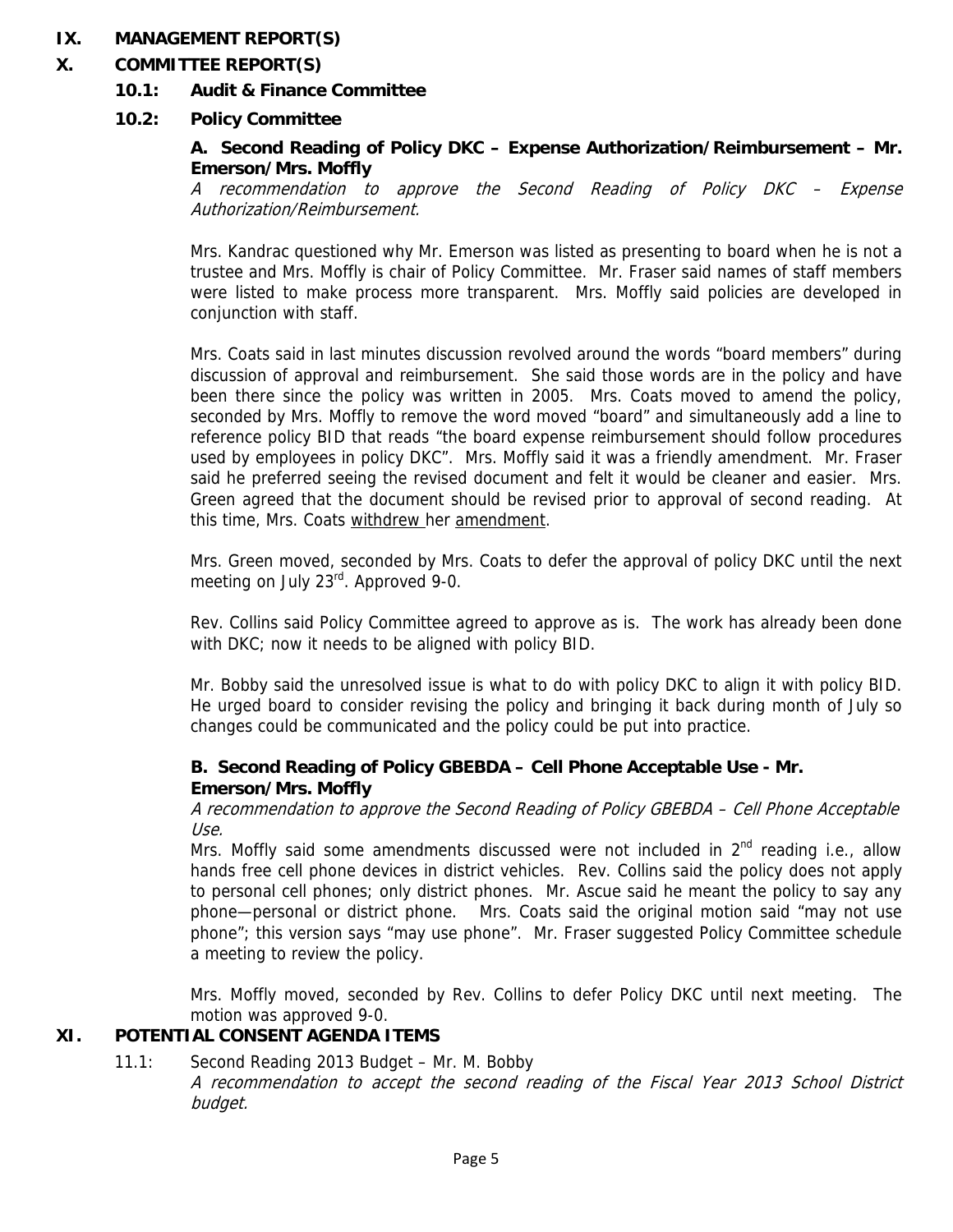FY2013 Proposed Budget General Operating Fund - \$357,341,794 Special Revenue Funds - \$67,095,073 Education Improvement Act Funds (EIA) - \$23,555,379 Debt Service - \$82,185,582 Capital - \$188,533,045 Food Service - \$21,253,315

Mrs. Coats moved, seconded by Mrs. Oplinger, approval of the proposed budget for Fiscal Year 2013. The budget includes all actions described below and detailed in the second reading of the Budget Book. The funding source and cost follows. The motion was approved 8-1 (Kandrac opposed.)

Mr. Bobby presented the 2013 budget. He said staff has worked 8 months to get to this point. First reading was approved June  $11<sup>th</sup>$ . He illustrated a few changes made since first meeting. He said the district has a better position since approval of first reading. District proposes to move forward with CCSDs budget and if necessary, amend the district's budget after the state finalizes its budget. Last year the budget was amended in August after the state approved its budget.

Everything done in the proposed budget and all new money supports goals of Vision 2016.

- The GOF number changed and is now less than proposed earlier. The proposed budget is \$ 357,046,794.
	- o The Literacy Pathways amount initially proposed was reduced by approximately \$650,000. The total number of Associate Teachers hired were reduced. In the future, the district may want to increase this number due to outcomes and analytics.
	- o Strategic Improvements reduced by \$320,000. Those were additional supports building level but also had impact on places and positions.
	- o Fund Balance increased t0 \$5,500,000
	- o Reduced millage exchange from 3.0 to 1.9 to be paid off with savings and refinancing of existing debts over next twelve months. The intent is to generate additional millage on general operating side by exchanging debt service millage for operating millage.
	- o This allows the district to maintain net \$0 tax increase and a slight increase of 4% taxes to property owners for one year only. The millage will need to be adjusted back to the 27.9 mills in 2014.
		- Mrs. Moffly inquired about millage increase and said she is confused because there is another increase. Now there is a different scenario. Mr. Bobby said it's the same strategy. The only difference is that Debt Service was to be reduced by 3 mills and Operating was going to increase by 3 mills. Now the 3.0 amount has been changed to 1.9. Mrs. Moffly said if no change, why it is being done. Mr. Bobby said to boost revenue on the operating side. Another way to do is to avoid millage exchange and entertain a tax increase. Mrs. Moffly said if the district lived within the revenue it wouldn't need to do anything.
- Mr. Bobby said the basic problem has been doing business without increased revenues. Now something must be done. There are non-renewal amounts in this budget. It is necessary to work toward operating without one time funding. The district has avoided spending \$20.5 million by not giving cost increases, step increases and furloughs. The intent is to recoup that amount for staff. He spoke of the cumulative loss of income for staff over the last four years.
- The Millage Exchange recommended was considered to reduce reliance on Fund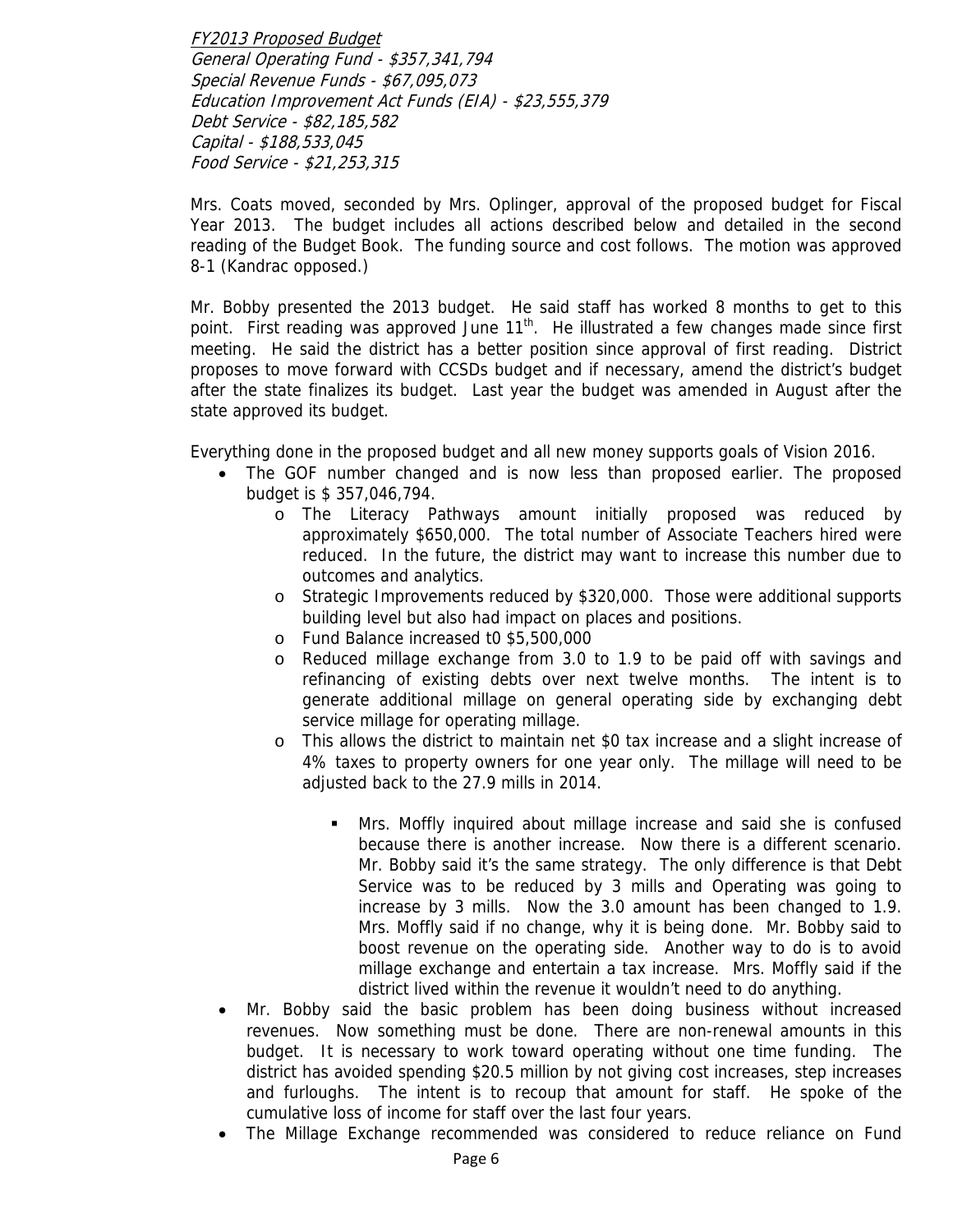Balance. There was a \$9 million fund balance prior to discussion of millage exchange.

• One mill on the operating side is approximately \$1.850 million. He said the district does not want to dip into fund balance because it fell short.

Mrs. Coats asked about the reduced amounts in the revised budget for the Literacy Budget. Mr. Bobby explained shared amounts and where they would be used. The Substitute pool was changed to 3 days to reduce the strain on schools.

Mr. Fraser asked the cost for COLAs and steps. Mr. Bobby said on page 67 the amount is \$2.5 million.

Mrs. Moffly asked where amount is for STEP and COLA increase for everyone on staff. She is looking for \$22 million.

The cost for one step is shown below:

- \$2.77 million teachers
- \$190,000 principal and administrators
- \$339,000 classified

The cost for COLA is shown below:

- Teacher  $$3, 153,000$
- Principal and Administrators \$288,000
- Classified Employees \$514,000

Mr. Thomas asked Mr. Bobby to define classified professional. Mr. Bobby said those are the folks compensated on an hourly basis and are support staff in food services, administrative assistants, technicians, etc.

Mr. Ascue thanked Mr. Bobby for the revisions. Then he asked about policy for Fund Balance. Mr. Bobby said district would be greater than 5% policy as required. However, he would like to keep fund balance at 8%. Mr. Ascue also asked about an increase in 2014 and cost to homeowners. Mr. Bobby said 4 times every \$100,000 (cost of home) times the number of mills. The amount could be 6 instead of 3 and depends on the tax classification.

Mrs. Oplinger thanked Mr. Bobby for a well crafted budget and providing workshops and time for individual members to ask questions during the process.

Rev. Collins asked how much more would be returned to Fund Balance. Mr. Bobby said it be ideal to have much more. He said Fund Balance was down to zero at one point, but the district was able to bring it back up. He said \$24.4 million is the current fund balance amount. He hopes to be successful in putting 5% in Fund Balance annually. Mr. Fraser asked balance at this point. He said if Mr. Ravanel was still on the board he would say that Mr. Bobby would out perform his fund balance because he has done such a good job over the last four years. He also said the TAN execution is also a part of budget.

Mrs. Coats moved, seconded by Mrs. Oplinger to approve the budget.

Mrs. Moffly moved, seconded by Mrs. Kandrac to amend the budget exclude the Pay for Performance because she hasn't gotten the principal evaluations she requested from staff. She said it was necessary for the Policy Committee to review the Pay for Performance and financial obligations attached. Mrs. Coats asked for clarification. Mrs. Moffly said she wanted administrators Pay for Performance removed. Mr. Fraser said it is just approving the concept and would probably have to go before the Policy Committee since is does not identify how or when it would be implemented and would be done over the course of the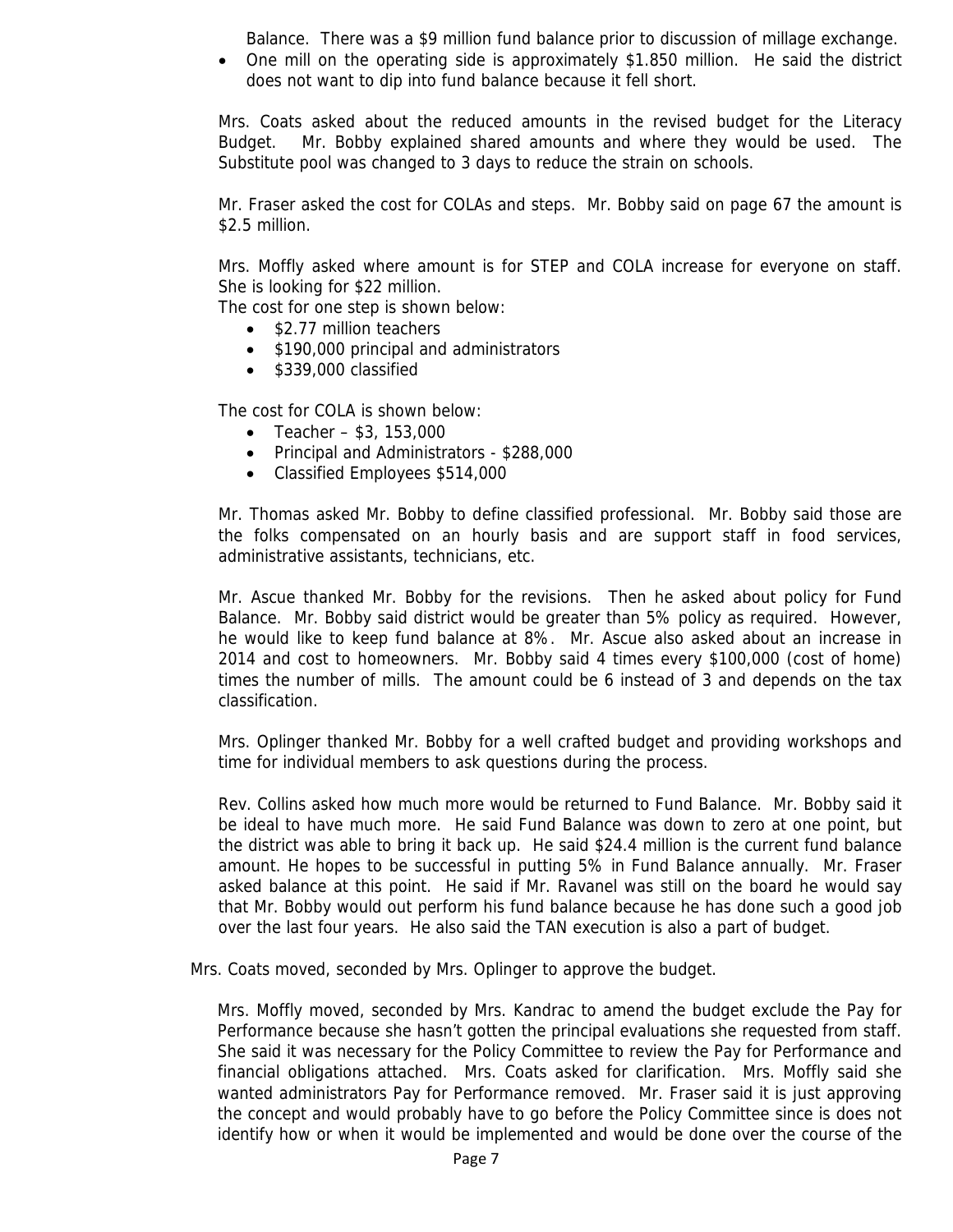year. Therefore, the board would have a chance to weigh in on how it would be done. Mrs. Moffly said if that's the case, then it's not time to implement it so why there is money in the budget before a policy is written to address implementation. Mr. Fraser said because the budget if it isn't then it means the board supports two steps for those individuals. The money is being set aside to work through during the course of the year. Financially, a commitment is made and funds would be set aside. How it is distributed would be based on performance of employees. Mrs. Moffly asked if it could be redirected if the board chose not to use it for that purpose. She said it was out of context. However, Mr. Fraser said there was already a motion and second to approve the budget. He asked the board to weigh in on removing the amount for Paid for Performance. He said if it is not set aside, then that group would get the 2%. Mrs. Moffly said that is yet to be determined by state legislators since CCSD's budget relies on the state budget.

Mr. Thomas asked who determines if goals are reached. Mr. Fraser said the evaluation and consultant firm will help in determining if Vision 2016 goals are reached.

Rev. Collins asked who was included in the Paid for Performance group. Mr. Fraser said Director level and above. Dr. McGinley said her performance is based on the 2016 goals and they are broken down into annual targets. The intent is to work with the board so her goals are the goals of the Associate Superintendents, Directors, and Administrative Team would be the first group of employees. Instead of an automatic increase annually, it would be tied to student achievement. Therefore, some will get a raise, others won't. Staff would have to bring a proposal to the Policy Committee.

Rev. Collins said the goals have been identified. The criteria would have to be established. However, some may not be able to reach their goals because of someone else's performance. Mr. Fraser said the performance goal is one piece and it is done like a private sector. Rev. Collins said when already 2 years behind in COLA and Step. He could see doing it after everyone is already caught up. But disagrees with doing it when already behind. He suggested the policy say how to devise it.

Mrs. Moffly moved, seconded by Mrs. Kandrac to pull her earlier motion and take the Pay for Performance concept to the Policy Committee. Mrs. Green said she would rather the full board address Paid for Performance instead of the Policy Committee because the committee has not been functioning well and often there is a tie vote. Mrs. Green called for the vote on pulling the Paid for Performance piece from the budget. The motion failed 2-7 (Kandrac and Moffly supported the motion).

Mrs. Moffly said she asked about a line item in the budget of \$3.6 million in budget and has not gotten that information. She suggested that the board consider amending the budget to include reallocating funds to hire a consultant firm to do a performance audit of the district, hired by the board. And, seek recommendations from three state agencies the State Treasurer, Legislative Audit Council, and the Inspector General's Office. She said it was necessary to have a professional from the outside be brought in to audit the district.

Mr. Fraser asked for clarification. Mrs. Moffly said she wanted funds allocated for Paid for Performance to pay for a Performance Audit. Mr. Fraser asked for the amount. Mrs. Moffly said that \$3.6 included in the budget along with a staffing amount which wasn't needed at this time. However, she did not provide an amount for the Performance Audit. Moffly said she wanted money allocated in the second reading of the budget to hire a consultant firm to do a performance audit of the district. Again, Mr. Fraser asked how much. Mrs. Moffly said she didn't know how much. Therefore Mr. Fraser said it could be done after the budget is approved. Mrs. Moffly said because of the size of the district and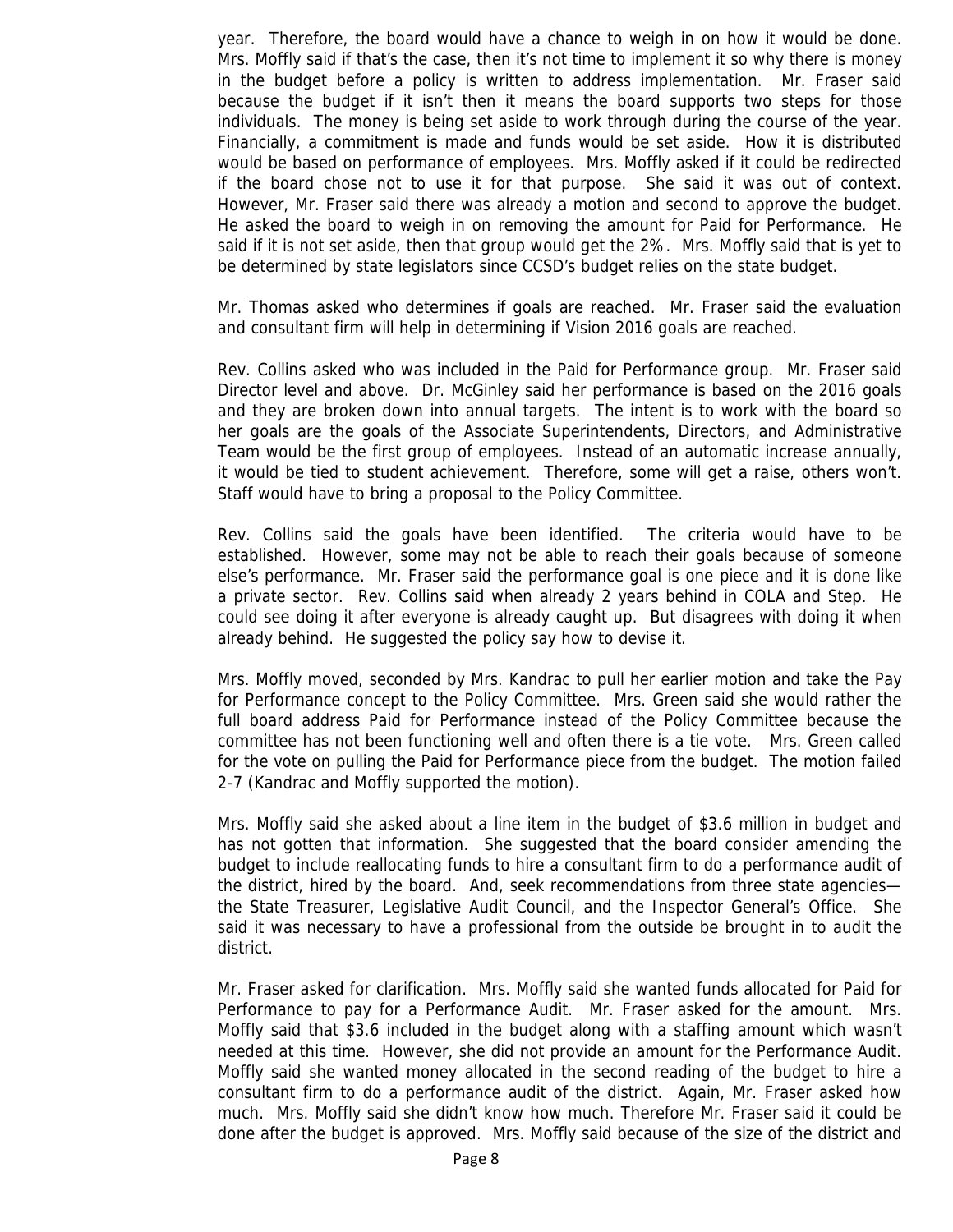its budget it should be done to show that the district is being efficient and effective and not wasting human resources. When growing the budget by \$22 million on human capital it is expected. She said an outside person was needed. Mr. Fraser said he didn't think it was appropriate for this budget. Mrs. Moffly reiterated her request. However, she did not provide an amount.

Mr. Bobby said the board received from staff a comprehensive audit plan for an efficiency audit to occur next year and \$150,000 is set aside to cover areas identified. The last comprehensive audit done KPMG nine years ago. That cost was approximately \$200,000. He said if the board desires to do a district wide audit similar to KPMG, must consider a shift in funding. If the cost was \$200,000 nine years ago, it would probably be more at this time.

Mr. Thomas asked who is in charge of the comprehensive audit plan. Mr. Bobby said five year audit would identify which areas need auditing. Mr. Thomas said there is a trust problem in the community. Therefore, it may be a good idea to do the performance audit. Mr. Fraser said he doesn't disagree with the concept. However, he didn't think this was the time to do it. Mrs. Moffly said it was the time to do it since everything is focused on the budget. She offered to amend the motion. Mr. Fraser told Mrs. Moffly it wasn't practical to approve something without the cost. She agreed to move forward to investigate the cost and said the auditing firm should be hired by the Board, not the district so they'd be accountable to the board. Mr. Ascue said it wasn't a bad idea and was discussed by the Finance and Audit Committee. Mrs. Moffly said she would contact the three groups and bring back a cost. Mrs. Kandrac said she asked all county board candidates in 2010 what they thought about an audit and it's in the minutes. Rev. Collins supported the idea. Mrs. Moffly said approving this budget approves all employment. A lot of new hires are in the wings. She was glad to see some reductions, but she wanted to postpone giving new hires an increase because legislators are working on pension reform. Mr. Bobby asked her if it meant not hiring new staff for a week. He said he read proposal and everything would start July  $1<sup>st</sup>$ . That is not a big issue. Dr. McGinley said all new employment is July  $1<sup>st</sup>$ . No new hires should happen before that time. She also said the board is responsible for new hires. Mr. Bobby said teacher contract renewal was approved. All others hired are not brought to the board for approval. Mrs. Moffly said they should also come to the Board. Mr. Fraser said district's hiring process already addresses what Mrs. Moffly requested.

However, Mr. Fraser suggested Performance Audit concept be brought back to the board on the July 23, 2012 agenda.

Rev. asked who district level administrators report to. Mr. Bobby said some report to him, Dr. McGinley and others. There are no building based administrators in this group. Dr. McGinley said working on framework with the consultant group. Rev. Collins said since behind on steps for employees. He asked that all are current before Performance Reviews are addressed. Mr. Bobby said to accomplish this, the second group of the 43 employees would have to be placed on hold and another pot of money would have to be identified which is not cost neutral. Rev. Collins asked how much cost for performance would be based on. MB said there would be a cap if goals for evaluation was reached down to no performance reached.

Mr. Thomas asked about the millage rate for next year. Mr. Bobby said board would have to approve it. Mr. Thomas asked if no step was considered, would there be a need for the millage exchange. Mr. Bobby answer was no. He said regardless of whatever modest number that is considered, they should also be a millage exchange at some level. That just addressed the immediate need but there is a long term need to be addressed.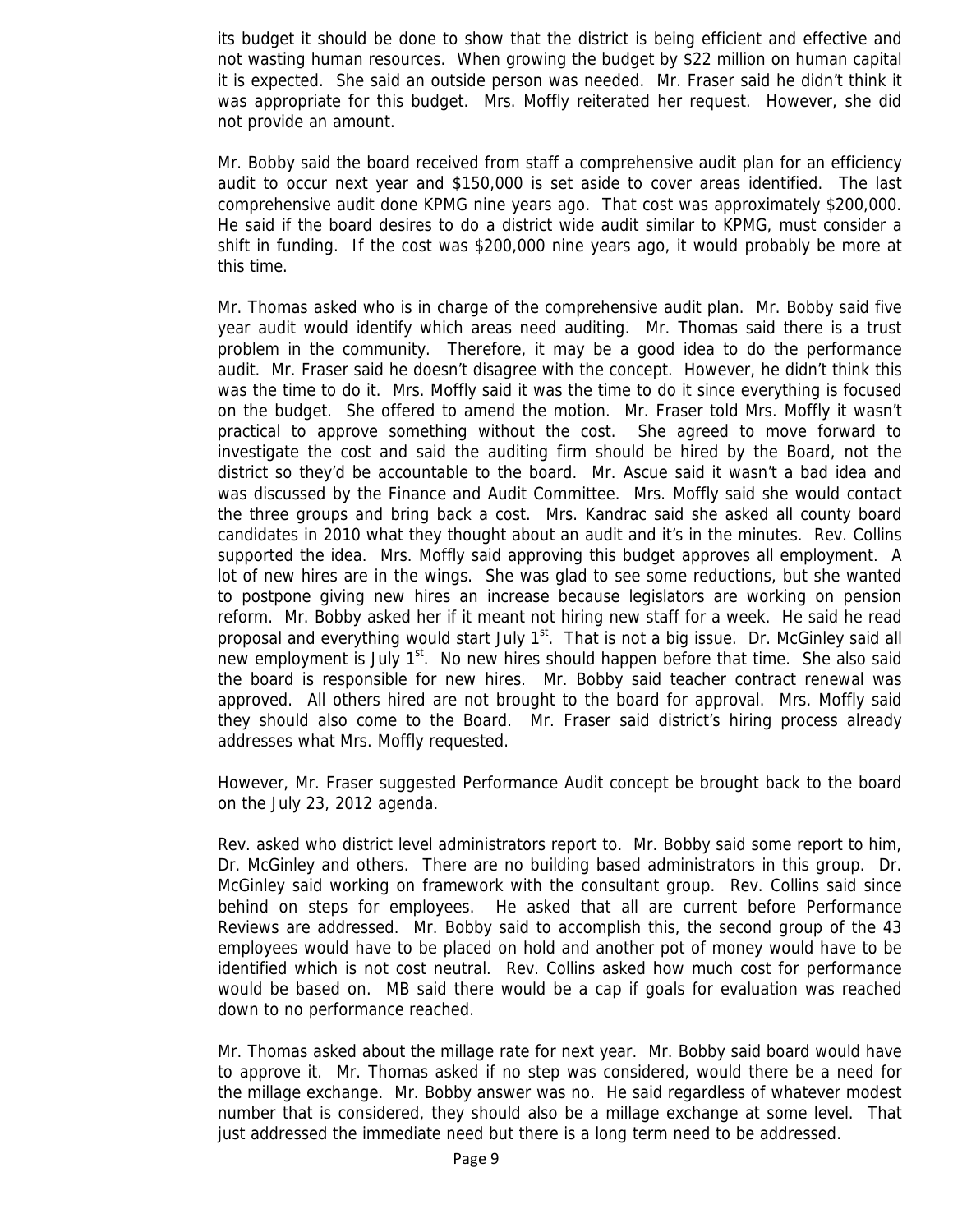Dr. McGinley said the responsibility of the leadership is to continue to make academic progress. If employees are continuously asked to sacrifice, may lose more good employees. There have been cuts, furloughs and people are working hard. Would be asked to sacrifice quality of work if not considered. 2 steps won't make people whole; it would take 3. Mr. Bobby shared salary increases for Dorchester and Berkeley for 2009 – present. He said CCSD is not keeping pace with neighbors. He asked Mrs. Susan Haire where she is going and said she is not the only person the district has lost to nearby counties.

Mrs. Green called for the vote on the recommendation to approve the 2012-13 budget at 7:27pm.

\*Mrs. Coats stated for the record that on March 12, 2012 the Board approved the Comprehensive Audit Plan with the various audits the district plans to do. It is on the operations page. The vote was 8-0. The minutes were approved February 27, 2012.

• Mrs. Moffly motion that was seconded by Mrs. Kandrac to pull the pay for performance from the current budget until reviewed in Policy Committee and confirmed that there are no financial obligations. The vote failed 2-7 (Kandrac and Moffly supported the motion).

Mrs. Kandrac asked about ECD on page 41. Ms Terri Shannon Said self contained early child development. Mrs. Kandrac asked about pages 148-9 word "Homes". Mr. Bobby said there are different types of taxpayers. Mrs. Kandrac also said when one abstains, they must provide a letter. She mentioned Mrs. Coats working for an entity and references from entity being removed from the budget. Mrs. Coats said last year she worked last year at Budget Time an entity mentioned in the budget and she is no longer there. Mrs. Kandrac said the budget included funds for a pending lawsuit which included someone on the board. The individual should recuse his/herself because would be paid for money in this budget. She said to approve the amount would mean paying for counsel.

At 7:37p.m. Mr. Ascue moved, seconded by Mrs. Green to close debate. Since the vote was 5-4 (Collins, Kandrac, Moffly and Thomas opposed), Mr. Fraser announced that a  $2/3^{rd}$  vote was required. Therefore, the discussion continued because the vote did not carry by vote.

At 7:35pm Mr. Ascue left and returned at 7:36pm.

Mrs. Kandrac said she did not have enough time to review the Board budget book since was delivered on Friday and she did not receive a call to let her know it was being delivered. Mrs. Kandrac inquired about the pictures used on the Vision 2015 brochure and asked if they were CCSD students. She went on to say that every year, since she has been on the board, she has requested a line-by -line budget that shows every amount that is spent. She is bothered her that staff told her they did not have enough time to get it done. Mrs. Kandrac requested a full book for next school year.

Mrs. Moffly inquired about No Child Left Behind money included in budget on page 59 that supports Communities in Schools (CIS). Mr. Bobby said school based funds could be used to pay for CIS. Then he asked Mrs. Michele English Watson to address what is being done differently this year. Mrs. English Watson said that all of the funds did not come from Title I. Three major grants were written funds CIS also schools can use school wide funds for CIS.